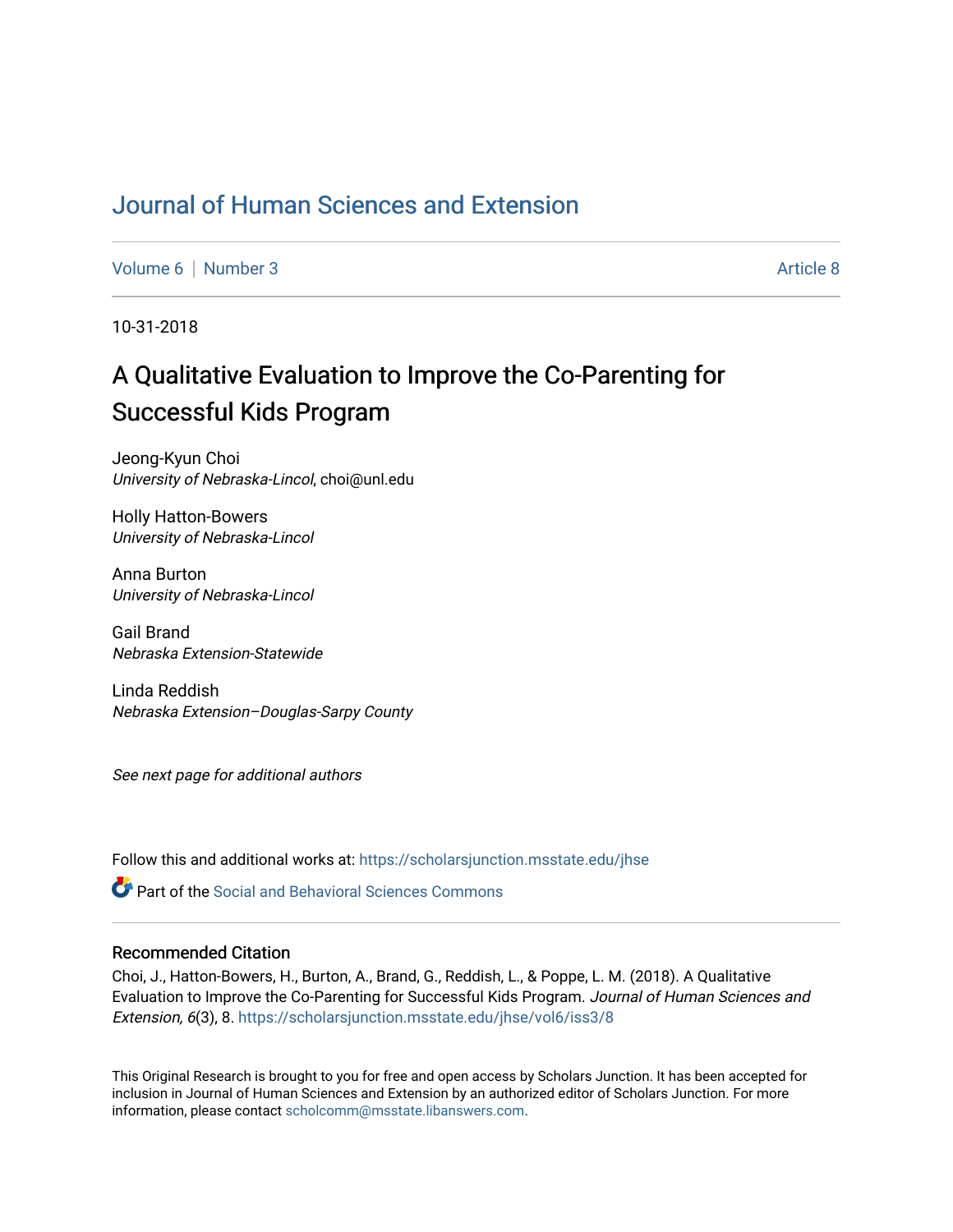# A Qualitative Evaluation to Improve the Co-Parenting for Successful Kids Program

# Authors

Jeong-Kyun Choi, Holly Hatton-Bowers, Anna Burton, Gail Brand, Linda Reddish, and Lisa M. Poppe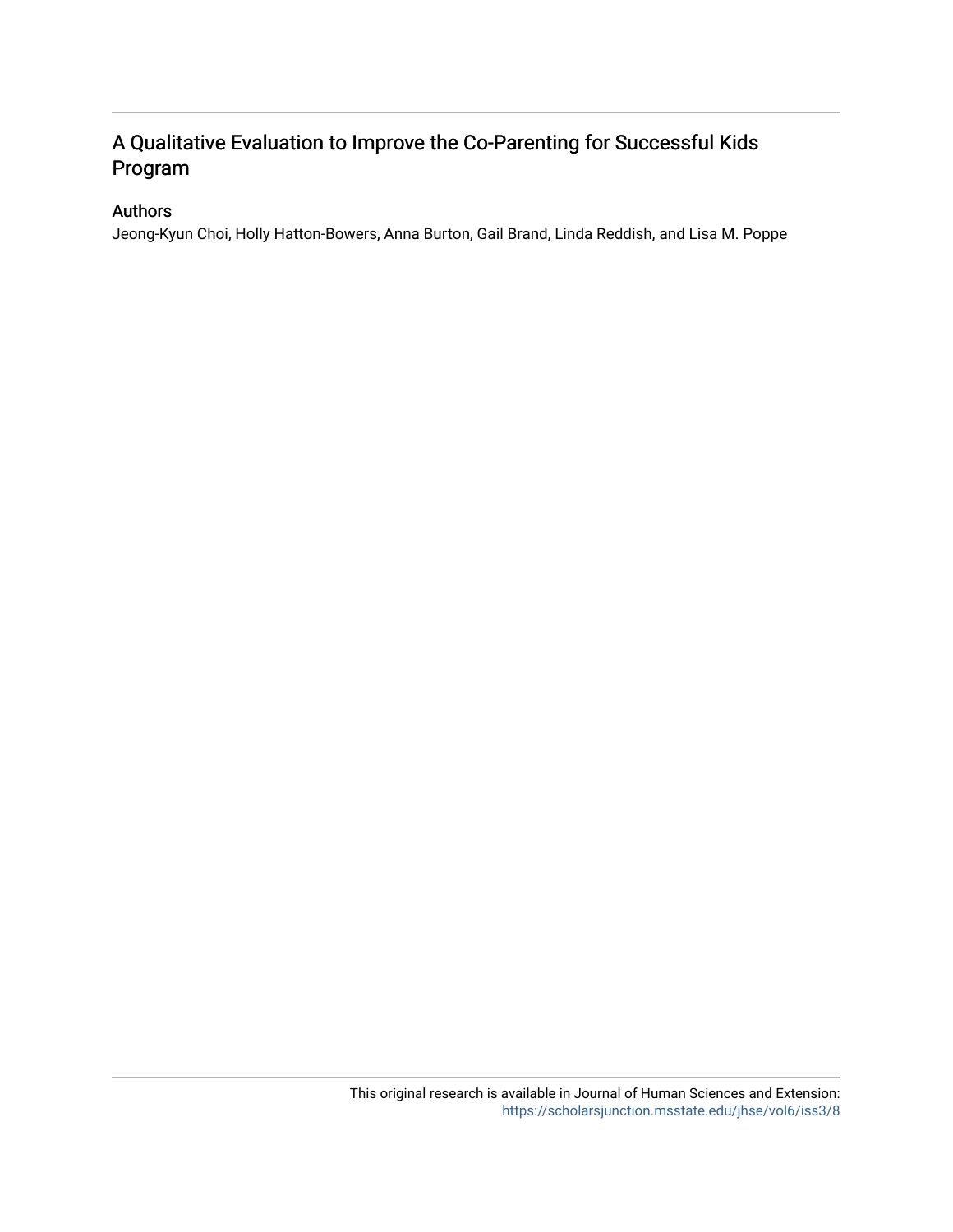# **A Qualitative Evaluation to Improve the Co-Parenting for Successful Kids Program**

**Jeong-Kyun Choi Holly Hatton-Bowers Anna Burton** *University of Nebraska-Lincoln*

**Gail Brand** *Nebraska Extension-Statewide*

**Linda Reddish** *Nebraska Extension–Douglas-Sarpy County*

# **Lisa M. Poppe**

*Nebraska Extension–Dodge County*

*Programs aiming to help parents are often challenged in analyzing open-ended survey questions from large samples. This article presents qualitative findings collected from 1,287 participants with a child 5 years of age or younger who completed the program evaluation for the Co-Parenting for Successful Kids online program, a 4-hour education course developed by the University of Nebraska Extension. Qualitative content analysis revealed that participants found the program useful for improving their co-parenting communication skills. Participants suggested areas for improvement such as additional information for helping children cope, conflict resolution strategies, handling legal issues, and understanding how divorce impacts children based on their age. Supports and information were requested from parents in high conflict situations, including families dealing with a co-parent's alcohol and drug abuse, domestic violence, and having an uninvolved or absent parent. Analyzing qualitative data from participants and quantifying these responses into themes offers a useful and informative way to improve and enhance an existing education program aiming to support separating or divorcing parents.* 

*Keywords*: co-parenting, divorce, online education, qualitative analysis, program needs

Direct correspondence to Jeong-Kyun Choi at jchoi@unl.edu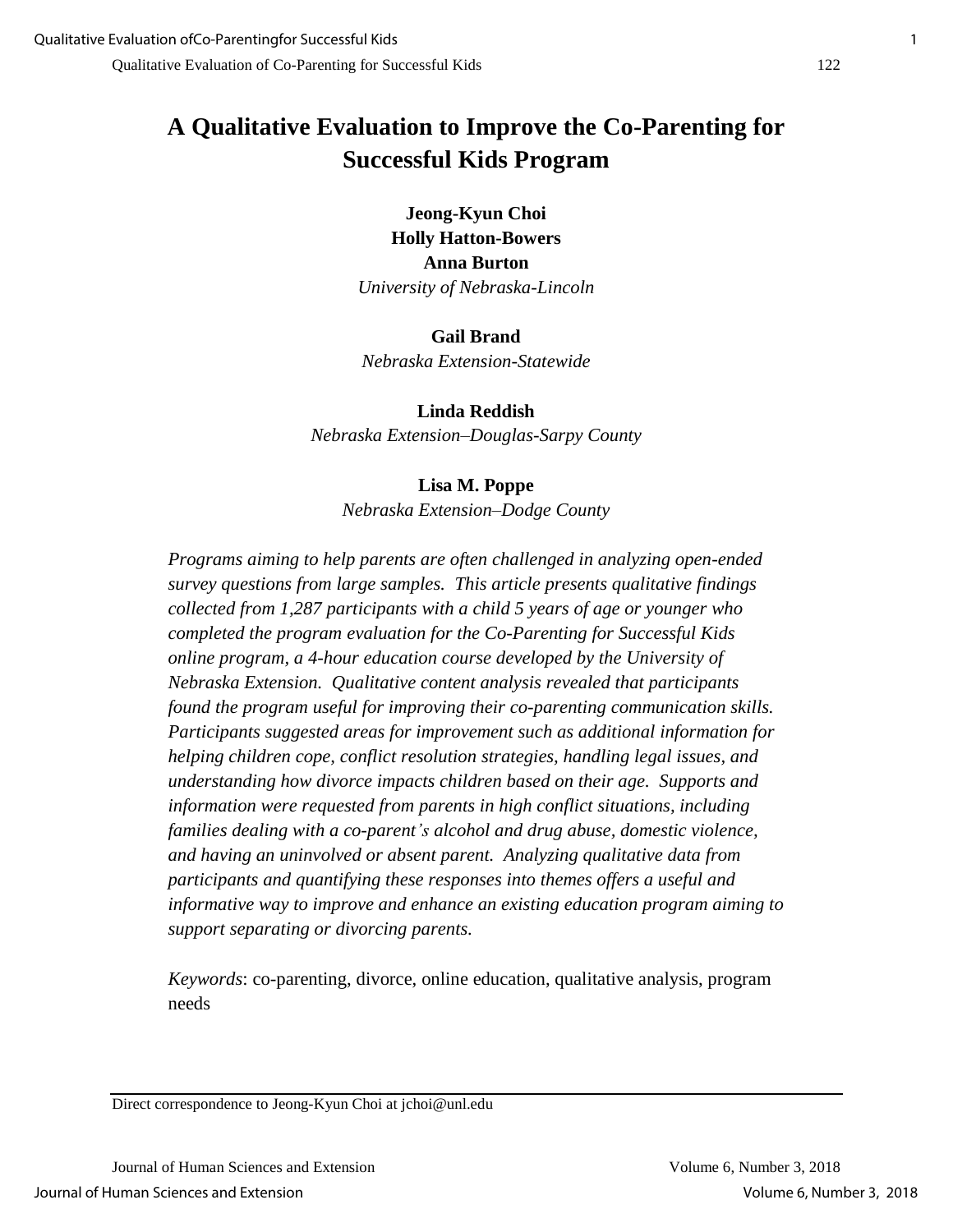# **Introduction**

A common challenge for program evaluation is collecting open-ended information from participants because of the cost and time involved. Although open-ended questions are a useful and comprehensive way to probe new insights and perspectives from program participants, it can be challenging to analyze raw, open-ended data from large sample sizes (Culp & Pilat, 1998). However, qualitatively examining participants' perceived usefulness of a program can support efforts for program improvement. Our study used qualitative content analysis to evaluate the *Co-Parenting for Successful Kids* online program and provides implications for further development of the program. Using a qualitative approach, such as content analysis, may contribute to implementing programs with more confidence by reflecting participants' feedback to open-ended questions.

# **Qualitative Approach for Improving Co-parenting Programs**

It is well documented that the cooperative relationship between divorced parents is associated with positive developmental outcomes for their children (Cabrera & Bradley, 2012; Yarnoz-Yaben & Garmendia, 2015). Parents can help reduce their children's risk of emotional and behavioral problems by using cooperative co-parenting and avoiding hostile exchanges during separation and divorce (Frieman, Garon, & Garon, 2000; Johnston & Girdner, 1998). Coparenting programs are the most common intervention used to reduce negative post-divorce outcomes and promote healthy adjustment and development for parents and children (Amato, 2010). Across the nation, local or state courts in 46 states have mandated co-parenting education programs for divorcing parents and never-married parents in child support disputes (Mulroy, Riffe, Brandon, Lo, & Vaidyananth, 2013). These court-affiliated co-parenting programs provide parents with skills and information to promote children's adjustment, decrease interparental conflict, and minimize ongoing court involvement (Arbuthnot, 2002; Blaisure & Geasler, 2006; Grych, 2005; Pedro-Carroll, 2005; Pollet & Lombreglia, 2008).

A substantial body of research has examined the impacts of co-parenting programs for divorcing parents, with a focus on perceiving parental change in knowledge as an immediate outcome. Findings suggest that co-parenting programs help divorcing parents improve their understanding in the areas of the grief process, child development and adjustment, co-parenting skills, communication techniques, and conflict resolution strategies (Brandon, 2006; Chen, 2002; Crawford, Riffe, Trevisan, & Adescope, 2014; Criddle, Allgood, & Piercy, 2003; Shifflett & Cummings, 1999). In general, program educators and evaluators collect both quantitative and qualitative data to measure program outcomes and receive participants' feedback (for example, Crawford et al., 2014); however, descriptive responses are less likely to be utilized in studies with large samples.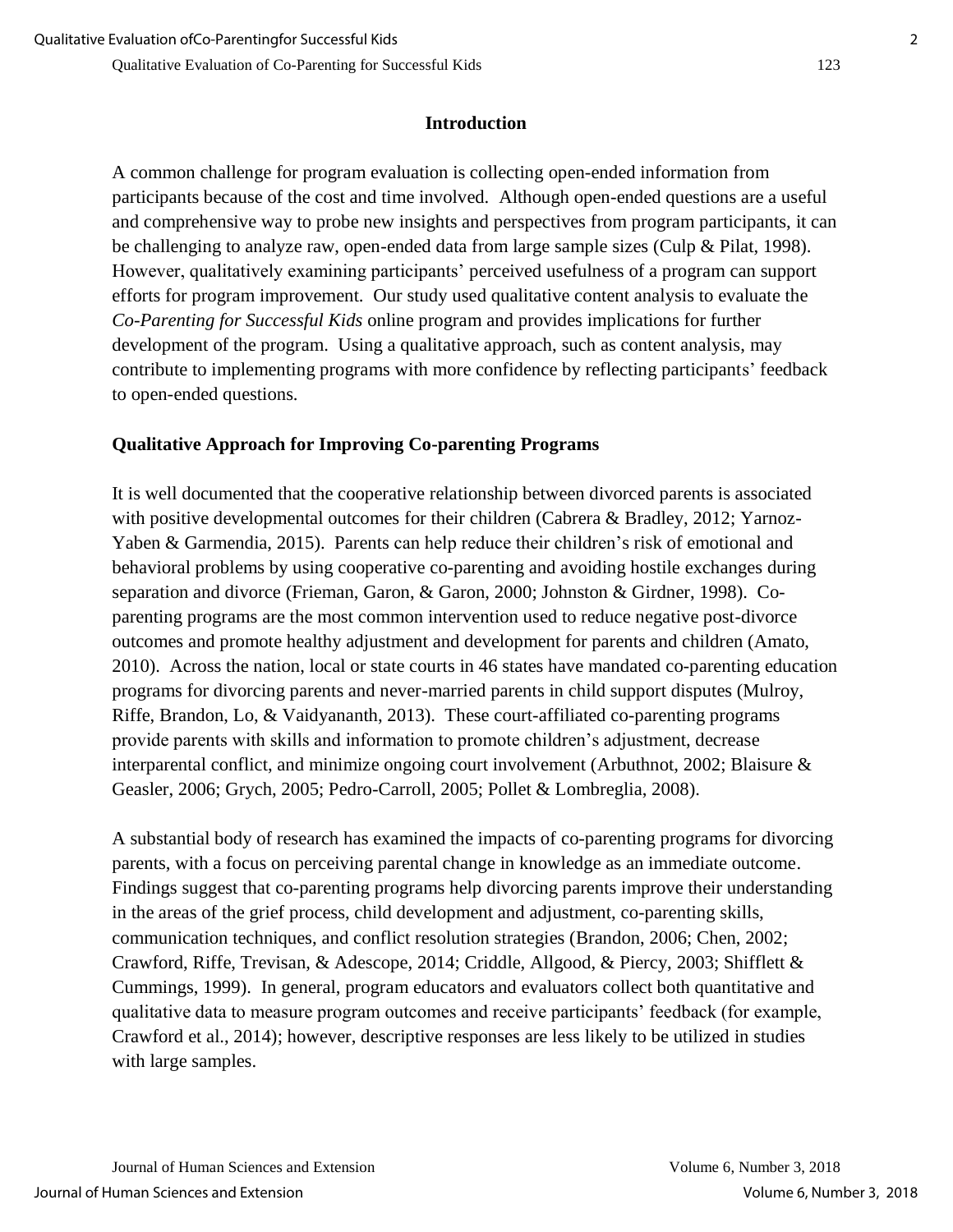In one study among a sample of 20 nonresident divorced fathers, Stone, Clark, and McKenry (2000) conducted in-depth interviews to explore fathers' perceptions of their divorce experience, post-divorce adjustment, co-parenting experience, and their experiences participating in a divorce education program (i.e., *Parents' Education About Children's Emotions: P.E.A.C.E.*). Results indicated the program was perceived to be useful, even by fathers who initially opposed the mandatory nature of the program. Fathers also reported benefiting from the educational components of the program. This qualitative approach provided implications for program improvements; however, the findings were based on a relatively small sample. The present study examined divorcing parents' perceptions of program usefulness and their needs for future learning for the Co-Parenting for Successful Kids program among a large sample of divorcing or separating mothers and fathers.

# **The Co-Parenting for Successful Kids Program**

Co-Parenting for Successful Kids (Co-Parenting) is a mandatory program designed for parents experiencing separation, custody disputes, and divorce that is required by the state of Nebraska. The program has been offered to over 15,000 parents caring for over 25,000 children since it started in 1999. Both online and on-site location classes are currently available. Only information collected from the online course was examined in this study. This enabled us to analyze the data without having to control for confounding factors, such as differences in the characteristics of trainers or the delivery of content. Participants may take the online course in one approximately 4-hour setting or break it up into 8 segments that meet individual scheduling needs. On average, it takes about 30–45 minutes to read and understand the information and complete assignments in each module. This online platform uses a web-based presentation tool where audio and video files as well as written documents (printable and downloadable) are embedded. The program curriculum consists of 8 education modules and 56 sublearning components using 83 webpages, 7 videos, 31 audios, 6 research-based information articles titled NebGuides, and 3 activities. The modules included (1) how children are affected by divorce, (2) developmental issues by age group, (3) communication conflicts, (4) parenting styles, (5) discipline, (6) keeping children out of the middle, (7) parenting plans, and (8) stress management. The communication conflicts module has approximately three times more information than the other modules. When completing the modules, participants engage in reflection activities to examine their understanding of the concepts being taught. After learning each module, parents are required to complete a reflection activity, such as "writing a letter to my child," and then submit this reflection to an Extension educator. The Extension educator then provides feedback to the participant about his/her reflection. Extension educators also respond to any questions the participants may have.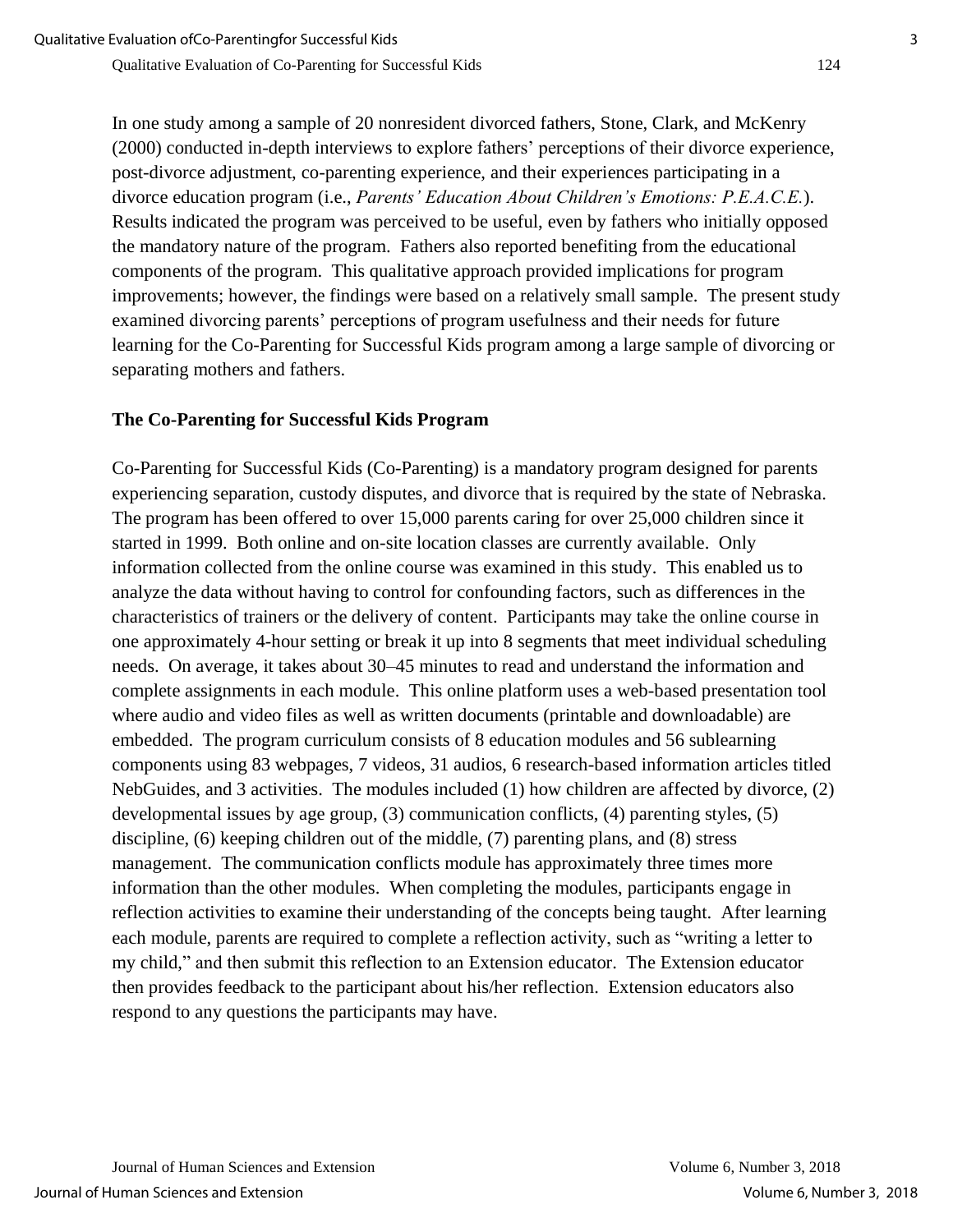# **Method**

# **Data and Sample**

We used a subsample of data from the Co-Parenting online program evaluation collected in 2015. Parents who completed the on-site program were excluded. The study sample consisted of 1,287 parents with a focal child 5 years old or younger. The program evaluation is designed to measure changes in participants' knowledge and behavior after completing the online program and collect their feedback about the program. This evaluative survey consists of scales (e.g., knowledge and behavior changes), multiple choice questions (e.g., demographic information), and open-ended questions (e.g., perceived usefulness and future learning needs). The current study analyzed only demographic characteristics and open-ended questions.

Table 1 shows participants' characteristics. Over half of the participants were mothers (56.8%). Approximately 8.5% identified as Hispanic or Latino. Most of the participants identified themselves as White (90.1%), which reflects the demographics of the state in which the surveys were collected. The majority of the participants indicated they had a divorce pending and were seeking custody (60.8%) followed by 355 parents (30.2%) who were never married and seeking custody. Their focal child (youngest) was, on average, 2.55 years of age  $(SD = 1.49)$ . A quarter of their children were 1-year-old or younger (25.2%).

| Characteristic                                   | <b>Frequency</b> | Percentage |
|--------------------------------------------------|------------------|------------|
| Gender                                           | 1,286            | 100.0      |
| Male                                             | 556              | 43.2       |
| Female                                           | 730              | 56.8       |
| Ethnicity                                        | 1,277            | 100.0      |
| Hispanic or Latino                               | 109              | 8.5        |
| Not Hispanic or Latino                           | 1,168            | 91.5       |
| Race                                             | 1,269            | 100.0      |
| American Indian or Alaska Native                 | 18               | 1.4        |
| Asian                                            | 9                | 0.7        |
| <b>Black or African American</b>                 | 27               | 2.1        |
| White                                            | 1,161            | 91.5       |
| Native Hawaiian or other Pacific Islander        | 5                | 0.4        |
| Other                                            | 49               | 3.9        |
| Relationship and child custody status            | 1,177            | 100.0      |
| Separated, seeking divorce                       | 21               | 1.8        |
| Never married, seeking custody                   | 355              | 30.2       |
| Never married, custody finalized                 | 15               | 1.3        |
| Divorce pending, seeking custody (sole or joint) | 716              | 60.8       |
| Divorce final, seeking custody modification      | 70               | 5.9        |

#### *Table 1. Participants' Characteristics (N = 1,287)*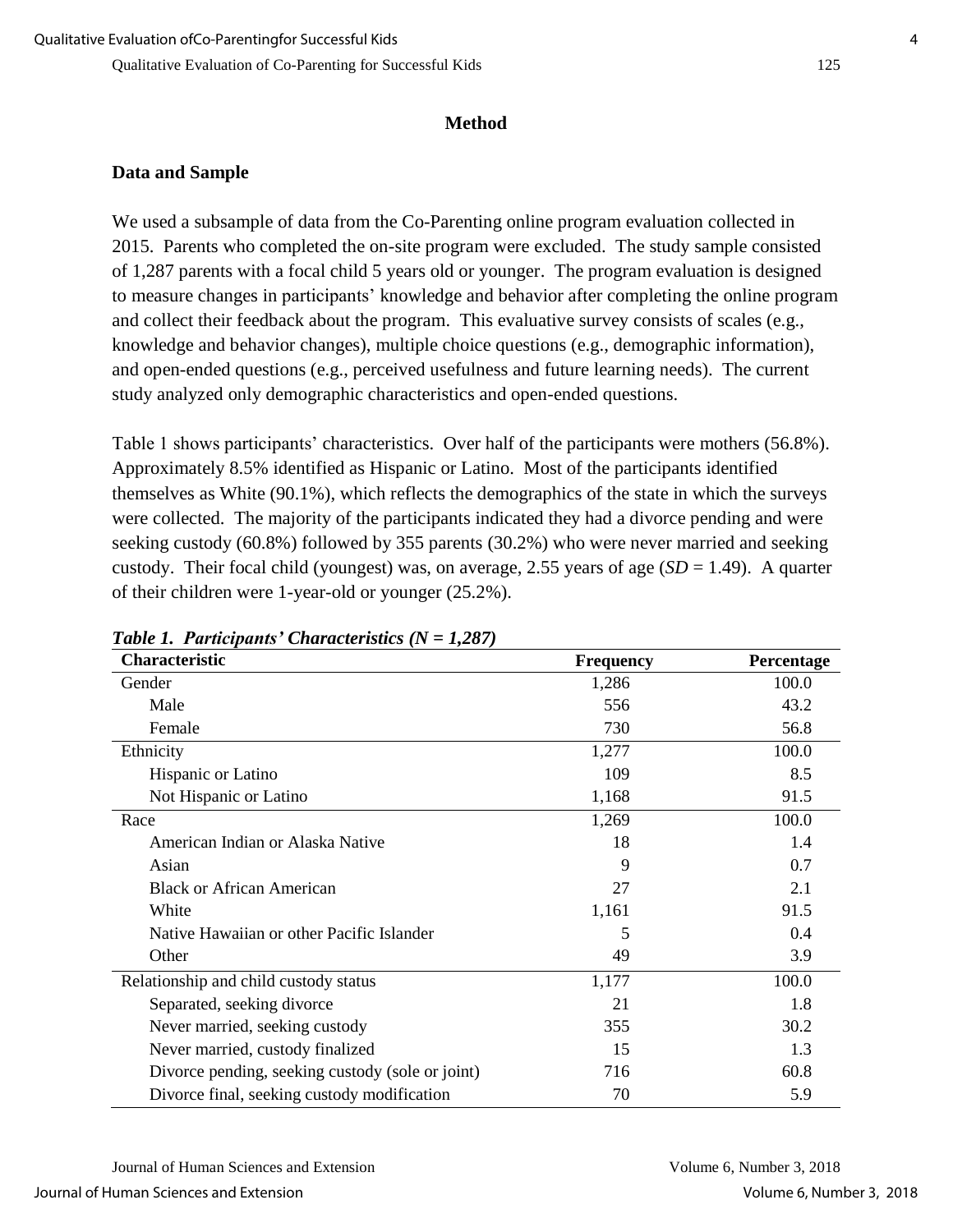| <b>Characteristic (continued)</b> | <b>Frequency</b> | Percentage |
|-----------------------------------|------------------|------------|
| Child age (youngest)              | 1,287            | 100.0      |
| 1 year or younger                 | 324              | 25.2       |
| 2 years                           | 349              | 27.1       |
| 3 years                           | 224              | 17.4       |
| 4 years                           | 219              | 17.0       |
| 5 years                           | 171              | 13.3       |

## **Measures**

**Program usefulness.** Participants were asked to describe what information, idea, or approach they learned during the program that would be most useful for them in the future. For this openended question, participants could write their thoughts up to 2,000 characters or approximately 300 words. The length of their responses ranged from a single word (e.g., "*communication*" or "*parenting*") to sentences (maximum = 66 words). On average, their responses were 5.74 words long  $(SD = 6.54)$ . About half of the responses  $(48.3%)$  were longer than a sentence  $(4$  words or longer); others (41.7%) contained three words or less. The remaining participants (10.0%) provided no response to this question.

**Future learning needs**. This question asked participants to report what they wanted to learn more about in future lessons. The participants were again allowed to use up to 2,000 characters. The length of their responses ranged from a single word (e.g., "*communication*" or "*parenting*") to sentences (maximum =  $83$  words). On average, their responses were 5.83 words long ( $SD =$ 8.71). Less than a quarter of the responses (23.5%) were 3 words or shorter; 44% were longer than a sentence (4 words or longer). Around a third (32.4%) were nonresponses or invalid responses (e.g., "*nothing*" or "*not sure*") for this question.

## **Analysis Methods**

Qualitative content analysis was used to identify themes from participants' responses to the two open-ended questions about their perceived usefulness of the information and future learning needs. The qualitative content analysis identified individual themes as the unit of analysis which was derived from a single word, phrase, or sentence using MAXQDA Analytics Pro (VERBI Software, 2016). The coding scheme was developed deductively by using the theories and key concepts taught in the Co-parenting curriculum. Three members of the research team (HH, AB, JC) developed the coding scheme, and during the course of the analysis, new categories were added as they emerged. For this initial coding, a unit of text could be assigned to more than one category. A researcher (HH) with training in qualitative methods provided instructions and guidance. To ensure clarity and consistency in the category definitions, a sample of the data was analyzed. Fifty (50) free text responses were analyzed for each question and were coded independently for intercoder agreement by two researchers (HH, AB). Questions and issues with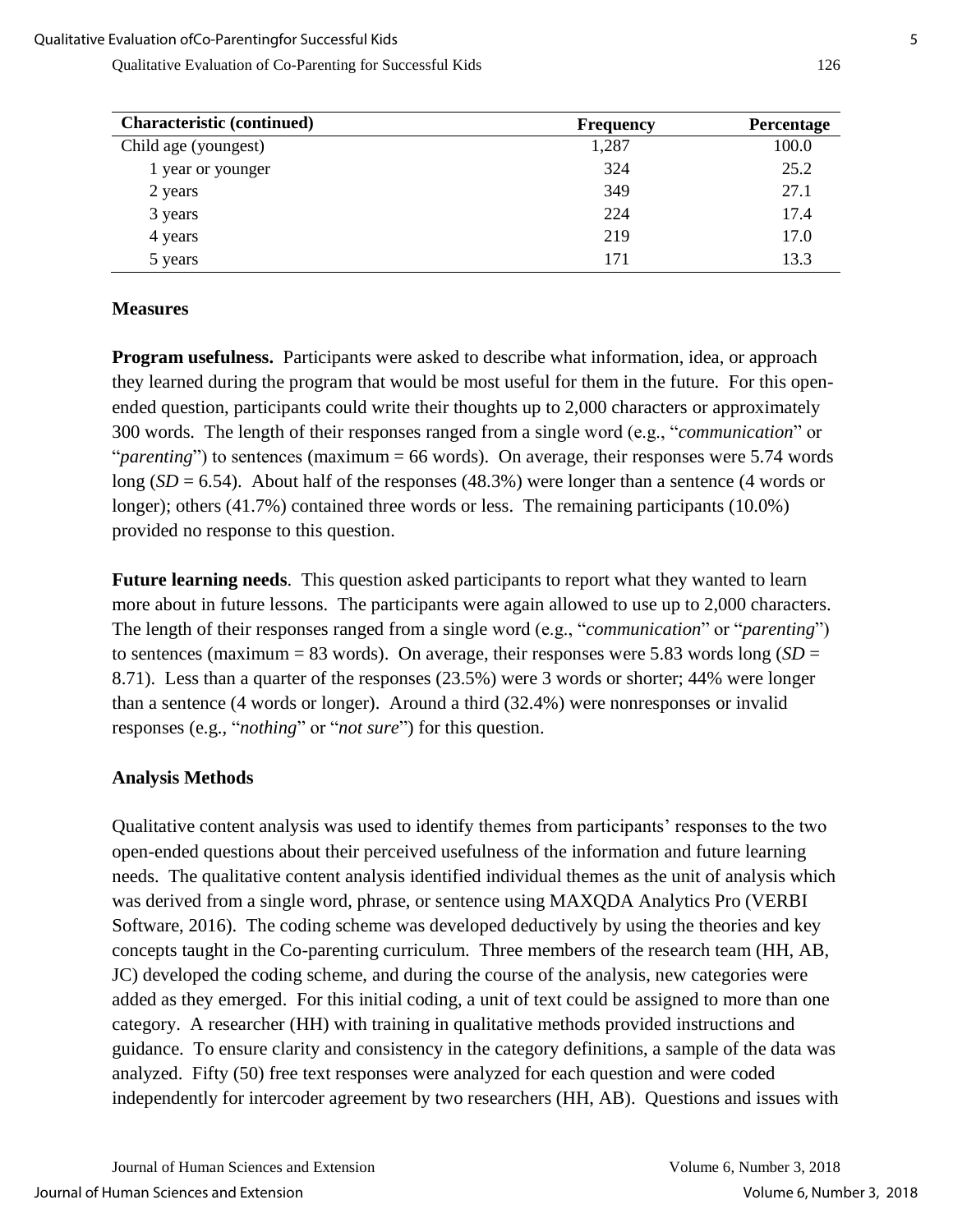the definitions of categories, coding rules, and categorization of particular responses were discussed and resolved with the research team (HH, AM, JC). A total of 61 categories for program usefulness, including answers such as "everything" and "nothing" as well as nonresponses and 33 categories for the future learning needs were identified.

All of the data were coded by two researchers (AB, JC) using the predetermined coding scheme. Although over 1,000 free text responses per question were explored for coding, about 40% of the responses were concise, straightforward, and no longer than a sentence (often two or three words; for example, "parenting skills"). Lengthy responses were cross-examined by the two researchers coding the information (AB, JC) to determine if they represented new categories, subcategories of existing codes, or multiple categories (Braun & Clarke, 2006; Hsieh & Shannon, 2005). For example, a statement of "*Don't play 20 questions, and also learning that my type of parenting is 'democratic' and learning how this affects my daughter*" was initially coded into three categories: "game playing" (code = 33), "parenting style" (code = 6), and "child-centered learning" (code = 3). After initial coding, "game playing" was regrouped and recoded into "keeping children out of middle" (code = 9) because we found that "Don't Play 20 Questions" was a learning activity to keep children out of middle when co-parents have conflicts. Likewise, "child-centered learning" was also regrouped into "how divorce affects children"  $(code = 1)$ .

For the responses that could not be coded, open coding with temporal labeling and memos was used to sort data and track decision making until categories emerged. No conflicts or discrepancies between coders were found. Also during the coding process, the two coders (AB, JC) checked their coding repeatedly to maintain consistency with the coding scheme. A third researcher (HH) randomly reviewed 50 responses for each question to check for intercoder agreement. There was disagreement for 3 of the 50 responses which were resolved in a research meeting with the three coders (AB, JC, HH). After the completion of coding, data were presented descriptively by code. During the coding, we also examined if different codes emerged based on relationship and custody status. The codes that were pre-identified and that emerged did not differ based on these characteristics. Based on frequency and similarity, we merged and regrouped the predetermined codes into 14 categories for both questions: (1) how divorce affects children (e.g., children's risk behaviors and signs), (2) helping children cope with emotions, (3) conflict resolution, (4) communication, (5) "I" messages, (6) parenting styles, (7) parenting skills and activities, (8) discipline, (9) keeping children out of the middle, (10) positive statements, (11) co-parenting, (12) parenting plan, (13) legal issues (e.g., mediation, selfrepresentation, etc.), and (14) stress management. In preparing the findings, exemplars for each category were taken from the data.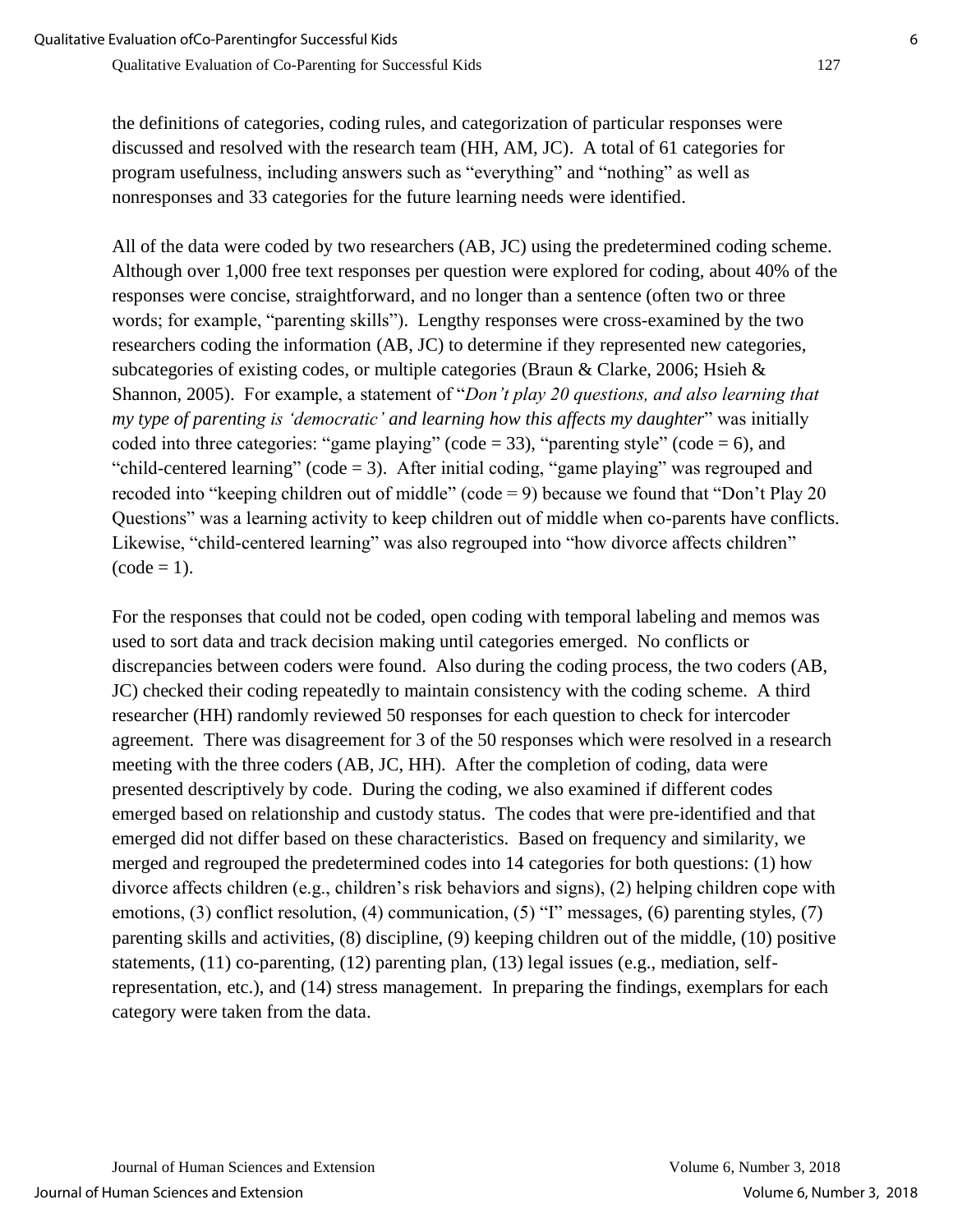#### **Results**

## **What They Found Useful**

Among these 14 learning topics, 27.8% of the participants reported "I" messages as the most useful strategy learned (see Table 2), followed by parenting plans (10.7%), how divorce affects children (10.0%), discipline (9.1%), and communication (7.7%). Many participants stated that "it was extremely helpful" to learn how to "use 'I messages' instead of using the word 'you' to express how I feel." A participant reported that it was important to "work together with the other parent and keep communicating." "Learning strategies. . . for how to handle conflict(s) when a parenting plan is made" was also described as a useful lesson by a single parent of an 8-monthold child.

Other topics such as keeping children out of the middle (5.8%), parenting skills and activities (5.4%), positive statements (3.8%), and helping children cope with emotions (3.1%) were less frequently mentioned but still identified as the most useful information learned. A mother of two young children reported that "criticizing my spouse could be seen as criticizing them (children)." A father of three children ages 4, 5, and 11 wrote that the most important information learned was, "How to keep the focus on the children, not (on) the other parent . . . . I will focus more on the needs of my children when I have them, and focus less on what I feel they need with the other parent." Some participants found conflict resolution (2.3%) and legal issues (0.6%) useful, stating "the videos with the lawyer (on legal issues such as mediation, self-represented divorce, and parenting plan) really helped." Without specifying, 62 participants reported that all topics were useful; a single-mother of a 17-month-old child stated:

Honestly, this course was very beneficial and I would recommend this to anyone, together or not, to show the best examples of "real life" and how working together works so much better for everyone involved rather than working "against." These tools I learned will help me for years to come raising my son, and I am glad that I was able to take away knowledge from this course.

In contrast, 15 participants found nothing useful; a mother of four children whose father is in the military reported that "nothing really (was useful since) I have had my children alone for years." A single father of a 4-year-old child expressed, "nothing will be useful. I already tried all these methods. My child's mother would not use this program. That is why it will not work."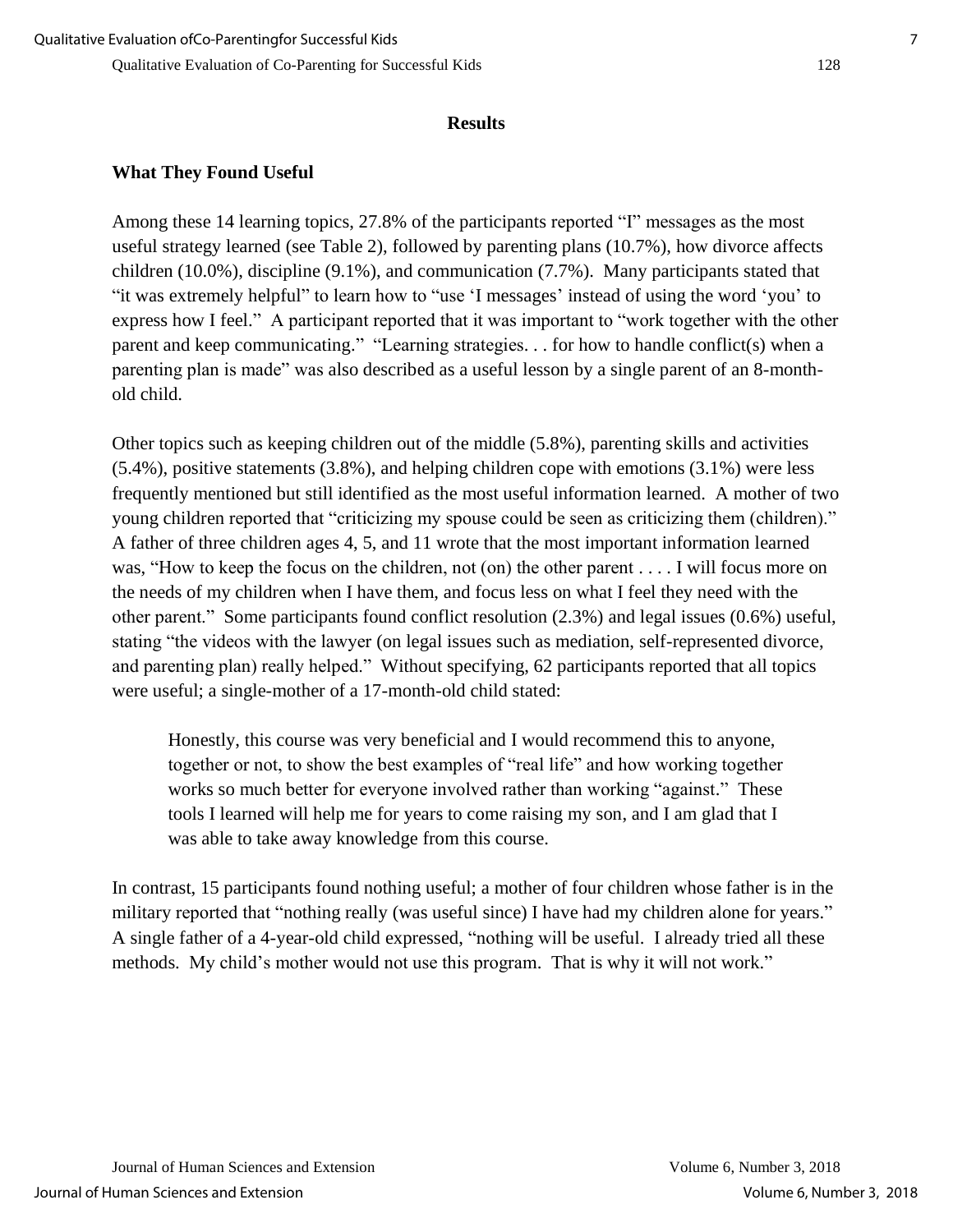|                                 |           | <b>Program Usefulness</b> |  |
|---------------------------------|-----------|---------------------------|--|
| <b>Topic</b>                    | Frequency | Percentage                |  |
| "I" messages                    | 332       | 27.8                      |  |
| Parenting plans                 | 128       | 10.7                      |  |
| How divorce affects children    | 119       | 10.0                      |  |
| Discipline                      | 109       | 9.1                       |  |
| Communication                   | 92        | 7.7                       |  |
| Stress management               | 77        | 6.4                       |  |
| Co-parenting                    | 69        | 5.8                       |  |
| Keeping children out of middle  | 69        | 5.8                       |  |
| Parenting skills and activities | 65        | 5.4                       |  |
| Positive statements             | 45        | 3.8                       |  |
| Children's coping with emotions | 37        | 3.1                       |  |
| Conflict resolution             | 27        | 2.3                       |  |
| Parenting styles                | 19        | 1.6                       |  |
| Legal issues                    | 7         | 0.6                       |  |
| Total (14 topics)               | 1,195     | 100.0                     |  |
| 14 topics                       | 1,195     | 84.3                      |  |
| No response                     | 129       | 9.2                       |  |
| Everything                      | 62        | 4.4                       |  |
| Nothing                         | 15        | 1.1                       |  |
| Unclear                         | 8         | 0.6                       |  |
| Total                           | 1,409*    | 100.0                     |  |

*Table 2. Participants' Reported Program Usefulness* 

\*Some parents indicated more than one topic.

# **Future Learning Needs**

With regard to the participants' future learning needs, the results indicated they wanted to learn more about how divorce affects children (18.8%), communication (13.4%), helping children cope with emotions (11.6%), parenting plans (9.7%), stress management (7.5%), discipline (7.4%), parenting styles (7.2%), conflict resolution (7.0%), and legal issues (6.4%) (see Table 3). The biggest request for additional information was in terms of how the divorce process may affect children's development. The mother of a 22-month-old child said, "I will continue to read up on the different stages [of child development]." Participants indicated that they wanted to learn more about "how to help children adjust to divorce" and "how to help my child when he is so young to even speak but somehow let him know he will continue to see us both if there was a way for a one-year old to know."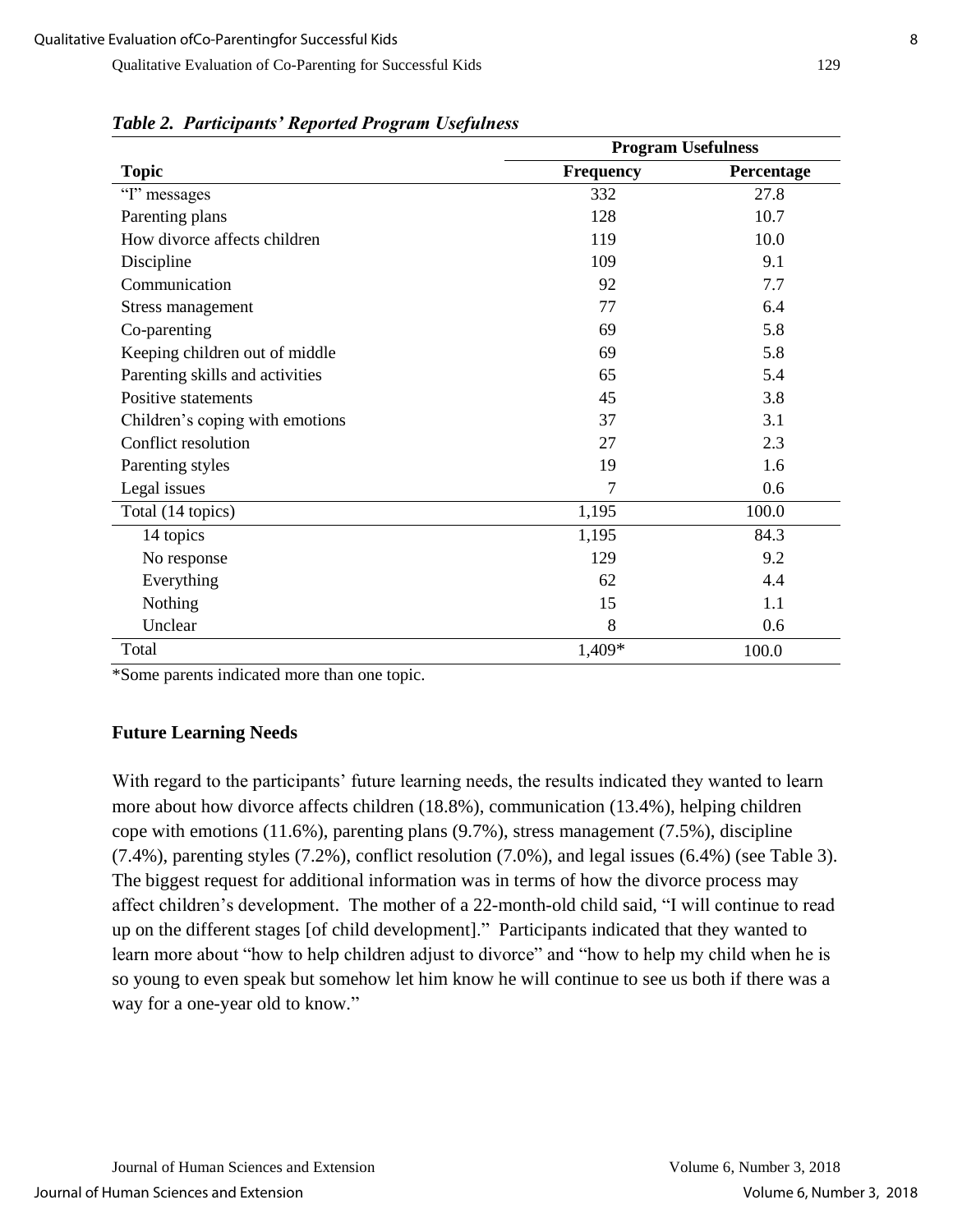|                                  | <b>Future Learning Needs</b> |            |
|----------------------------------|------------------------------|------------|
| <b>Topic</b>                     | <b>Frequency</b>             | Percentage |
| How divorce affects children     | 102                          | 18.8       |
| Communication                    | 73                           | 13.4       |
| Help children cope with emotions | 63                           | 11.6       |
| Parenting plan                   | 53                           | 9.7        |
| Stress management                | 41                           | 7.5        |
| Discipline                       | 40                           | 7.4        |
| Parenting styles                 | 39                           | 7.2        |
| Conflict resolution              | 38                           | 7.0        |
| Legal issues                     | 35                           | 6.4        |
| Parenting skills and activities  | 21                           | 3.9        |
| Co-parenting                     | 16                           | 2.9        |
| Positive statements              | 13                           | 2.4        |
| "I" messages                     | 9                            | 1.7        |
| Keep children out of middle      | 1                            | 0.2        |
| Total (14 topics)                | 544                          | 100.0      |
| 14 topics                        | 544                          | 42.0       |
| No response                      | 417                          | 32.2       |
| Nothing                          | 151                          | 11.7       |
| Other                            | 131                          | 10.1       |
| Not sure                         | 51                           | 3.9        |
| Total                            | 1,294*                       | 100.0      |

*Table 3. Participants' Future Learning Needs* 

*\**Some parents indicated more than one topic.

A number of participants also reported that they wanted to learn more about "communication with the other parent," "communication skills," "interpersonal communication techniques," and "dealing with communication without involving the child." Another group of participants indicated "parenting plan(s)," which was also related to legal issues. For example, a custodyseeking father of a 4-year-old child stated that "it would be nice to have some sort of legal person(s) who could (share) their ideas and experiences. The parenting plan video was very informative and . . . this course could benefit more from that type of expertise level." In contrast, some topics including "I" messages and keeping children out of the middle were rarely mentioned as a future learning need. Only a few participants expressed that they wanted to learn more about these topics. This suggests that the participants learned about "I" messages and how to keep children out of the middle well enough to meet their learning needs.

In addition to the 14 topics the program provided, 131 (10%) of the responses conveyed new topics for future learning needs (see Table 4). A number of participants expressed their learning needs for anger management such as "ways to cope with anger and aggression more" and "let(ting) go of the anger, hate, betrayal, and sadness." A group of participants wanted to learn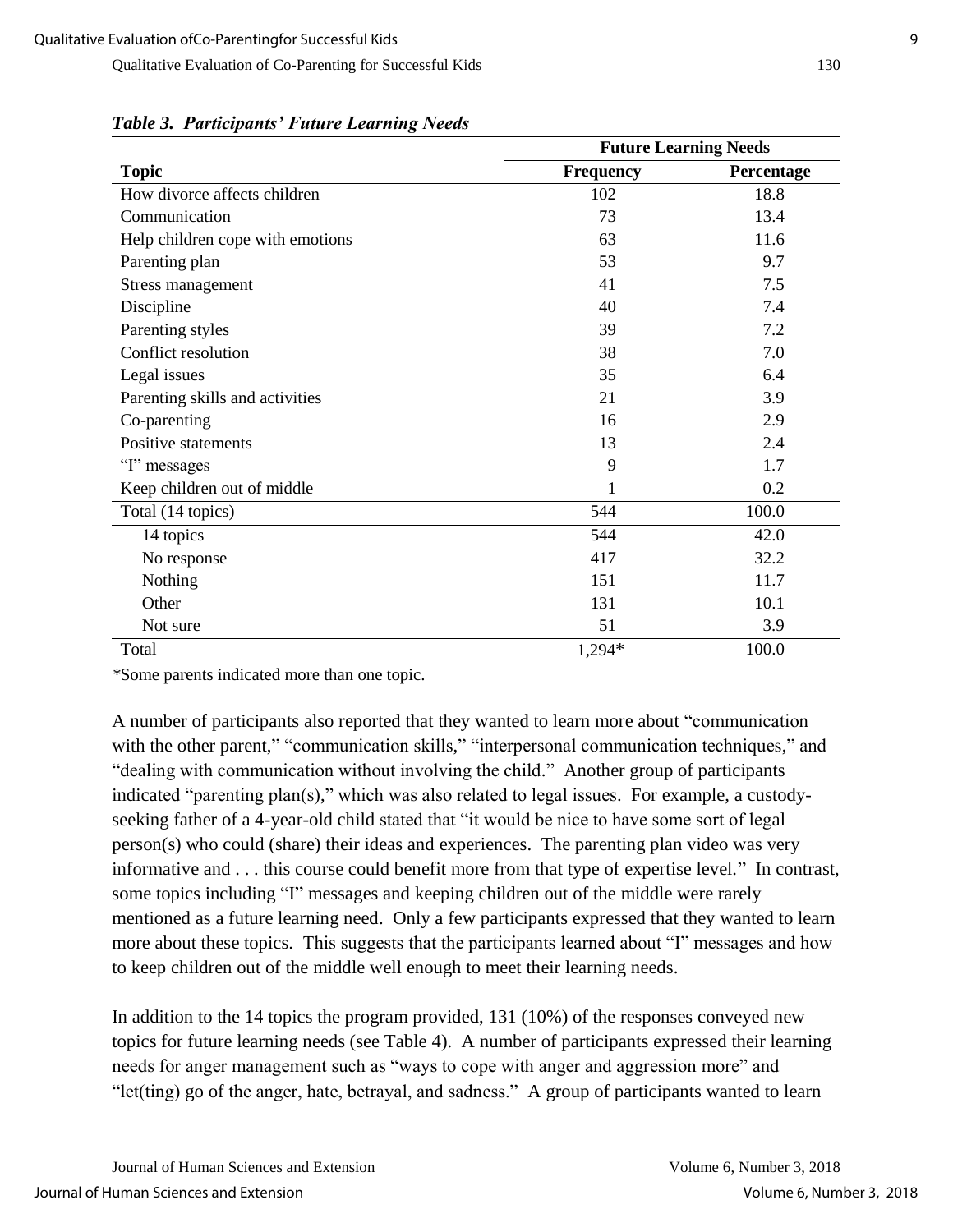more about how to deal with drug abuse and domestic violence. Stating that "my child's father . . . is/was a drug abuser," some mentioned that they wanted to learn "how alcohol and drug abuse (could) affect kids" and "how to parent with the other parent when there is alcohol addiction, bipolar disorder/depression, and domestic violence." A legally-separated mother of a 23-month-old child suggested that the program should have focused on high conflict situations and addressed:

what to do when you (are) going through a divorce where the other parent is unfit, angry, abusing drugs and alcohol, and is not a safe parent for your child to be around. I would have probably learned more and had more help if there were an option to take a parenting course based on that kind of divorce with a child scenario.

Other participants was interested in how to continue to learn by using books, research articles, and other resources. Financial hardship was one of the common topics for which they wanted more information, stating that they wanted to know more about "money issues," "financial help available," and "the financial ramifications of separation and divorce." How to parent without a co-parent (e.g., absent parent or single parenthood) was found to be another topic of interest. A custodial father of a 3.5-year-old child requested "how to deal with being a single parent who has to share time with the other parent who never wanted time or asked about the child because child support was requested from the absent parent." Three participants mentioned that learning about depression would be helpful. A mother stated that "I would've liked to learn more about depression. That was challenging for me in the beginning." Other suggestions included stepparenthood, child behavior problems, new relationships, depression, and military parents.

| <b>Topic</b>                                | <b>Frequency</b> | Percentage |
|---------------------------------------------|------------------|------------|
| Anger management (e.g., temper, aggression) | 14               | 10.7       |
| Resources (e.g., books, research)           | 14               | 10.7       |
| Alcohol, drug, abuse, domestic violence     | 12               | 9.2        |
| Financial issues                            | 11               | 8.4        |
| Absent parent                               | 11               | 8.4        |
| Stepparenthood                              | 10               | 7.6        |
| Child behavior problems (e.g., trauma)      | 9                | 6.9        |
| Single parenthood                           | 9                | 6.9        |
| New relationships (e.g., dating)            | 8                | 6.1        |
| Long-term effects of divorce                | 5                | 3.8        |
| Deal with the co-parent's partner or family | 4                | 3.1        |
| Depression                                  | 3                | 2.3        |
| Effects of bad parenting                    | 2                | 1.5        |
| Unmarried but seeking custody               | 2                | 1.5        |

*Table 4. New Curriculum Needs*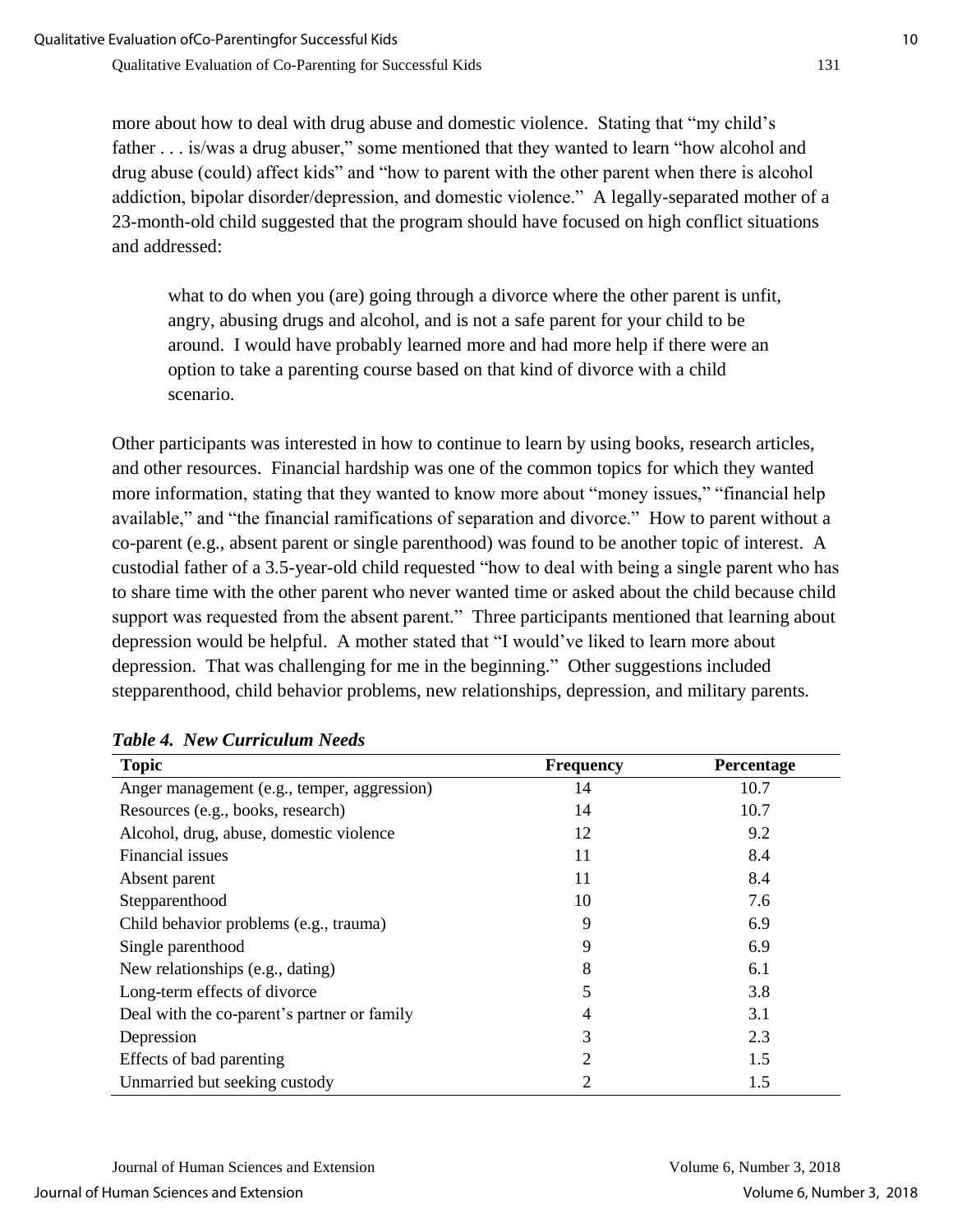| Topic (continued)                             | <b>Frequency</b> | Percentage |
|-----------------------------------------------|------------------|------------|
| Military parents                              | 2                | 1.5        |
| Safety issues for children                    | 2                | 1.5        |
| Prevent divorce                               | 2                | 1.5        |
| Personal counselor                            |                  | 0.8        |
| <b>Nutrition</b>                              |                  | 0.8        |
| Time management                               |                  | 0.8        |
| Build personal character (e.g., independence) |                  | 0.8        |
| Support group                                 |                  | 0.8        |
| Unknown father                                |                  | 0.8        |
| Special needs child                           |                  | 0.8        |
| Personal character                            |                  | 0.8        |
| Living together in divorce pending            |                  | 0.8        |
| Understanding young adults                    |                  | 0.8        |
| <b>Healthy lifestyles</b>                     |                  | 0.8        |
| Total                                         | 131              | 100.0      |

#### **Discussion**

Based on the results, we provide implications and suggestions for further development of the Co-Parenting program. The Co-Parenting program was useful for improving communication skills. In particular, a communication strategy using "I" messages was most frequently mentioned as a useful topic; while only a few participants still wanted to learn more about it. This finding suggests that the program effectively and clearly delivered how to express feelings and thoughts using "I" rather than "you" messages.

Participants identified learning about how divorce affects children as one of the most useful topics as well as their highest demand for future learning. The participants expressed their strong interests in the current and future developmental issues of their children as they were growing. Helping children cope with emotions was also found as a great concern of parents. The current program addresses how parents can assist their children's adjustment by explaining a list of emotions, symptoms, and signs that children might display. Participants suggested having more detailed information with examples about how to handle specific emotions and apply coping skills based on the developmental stage of the child. Co-parenting programs for divorcing or separating families may benefit from incorporating information about developmental signs that indicate when children may need more support. It may be beneficial for the program to provide follow-up information, newsletters, updates, and referrals for further learning opportunities, support groups, and community resources. Contact information for these resources and supports, such as child psychologists, psychiatrists, counselors, school social workers, and mental health care providers, should be included.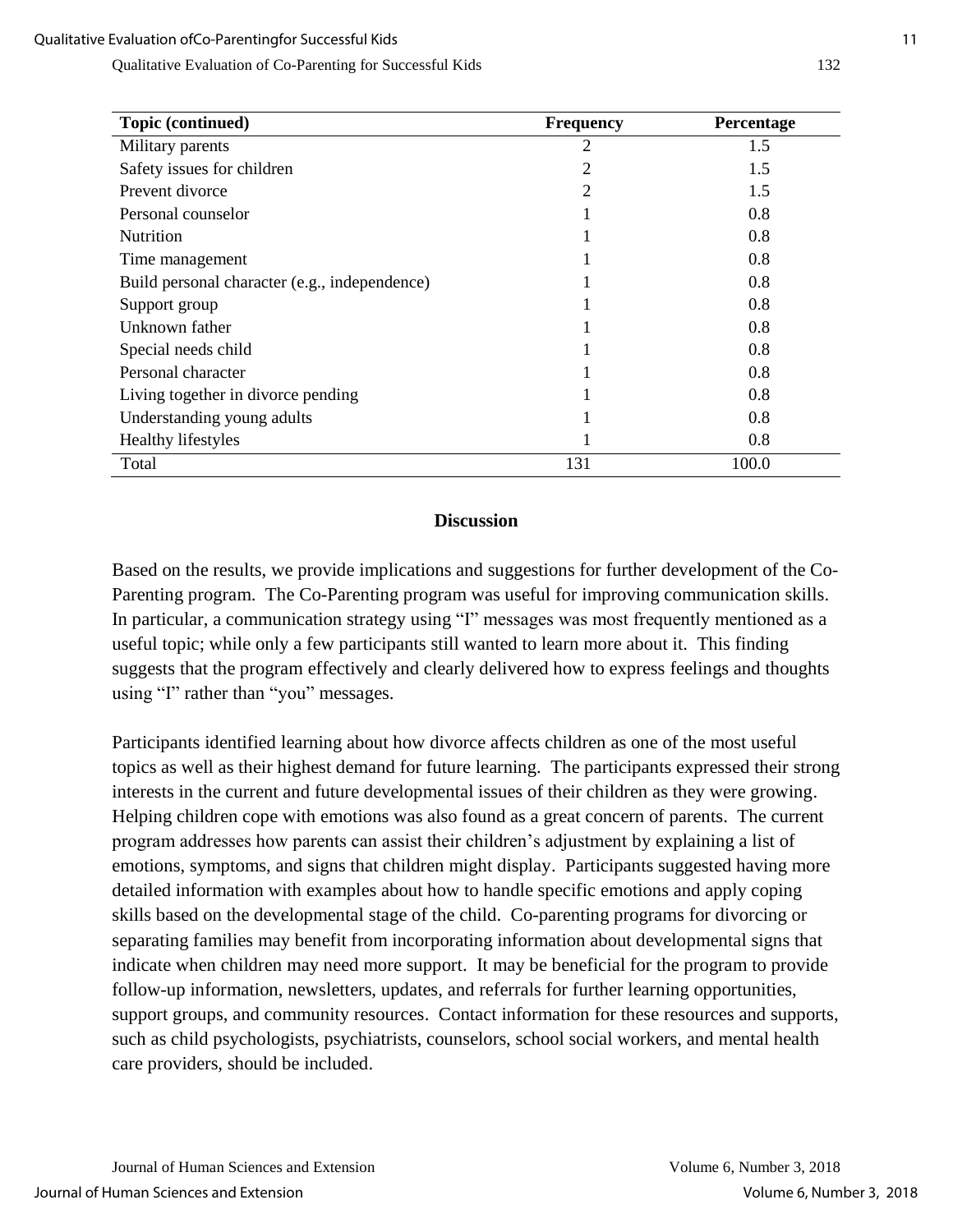A large number of participants found that parenting plans were a useful topic, but they still wanted to learn more. In particular, having a legal expert explain a parenting plan with an online video was perceived as an effective educational tool. Incorporating more educational videos may improve the impact of online divorce education programs as previous research finds that educational videos are effective ways for facilitating behavior change (Ramsay, Holyoke, Branen, & Fletcher, 2012). Although the current program contains several examples of parenting plans in documents for the parent to download (i.e., NebGuides), we found that many parents wanted more examples. The program structure or the format of information should be revised in a more accessible, interactive, and visible way.

Lastly, findings suggest that participants identified new learning components that the program could adopt and ways to structure the program that would be most meaningful to them. While many did not provide information for additional learning topics, those who did requested information for how to handle high conflict situations, such as anger management, alcohol and drug abuse, domestic violence, and having an uninvolved or absent parent. Results from a national survey of Extension parenting education programs suggested that many divorce education programs contain topics about domestic violence, legal issues, and financial obligations (Mulroy et al., 2013), which are topics that the current Co-Parenting program does not address. New educational modules should be continuously developed in collaboration with relevant experts. It may be beneficial to develop programs that are individually tailored based on the learning needs of participants. For example, parents who have high conflict divorces may benefit from receiving additional education on this topic or participating in a program that is uniquely tailored to their learning needs.

# **Study Limitations**

Although our study collected meaningful information, it is limited in several ways that should be acknowledged. First, there was an extensive amount of missing data for both of the open-ended questions. Second, we focused on "what" they found useful and wanted to learn more about; however, we did not ask "why" and "how" they felt that way. A more in-depth investigation (e.g., individual or focus group interviews) is recommended to answer these questions. Third, we excluded on-site co-parenting programs. On-site programs should be included in future research.

# **Conclusions**

Despite these limitations, analyzing the open-ended responses asked in the program evaluation provided rich and meaningful information. Quantifying the responses into categories and highlighting some exemplar quotes offers a useful and informative way to improve and enhance an existing program, such as this co-parenting program. We were able to identify groups of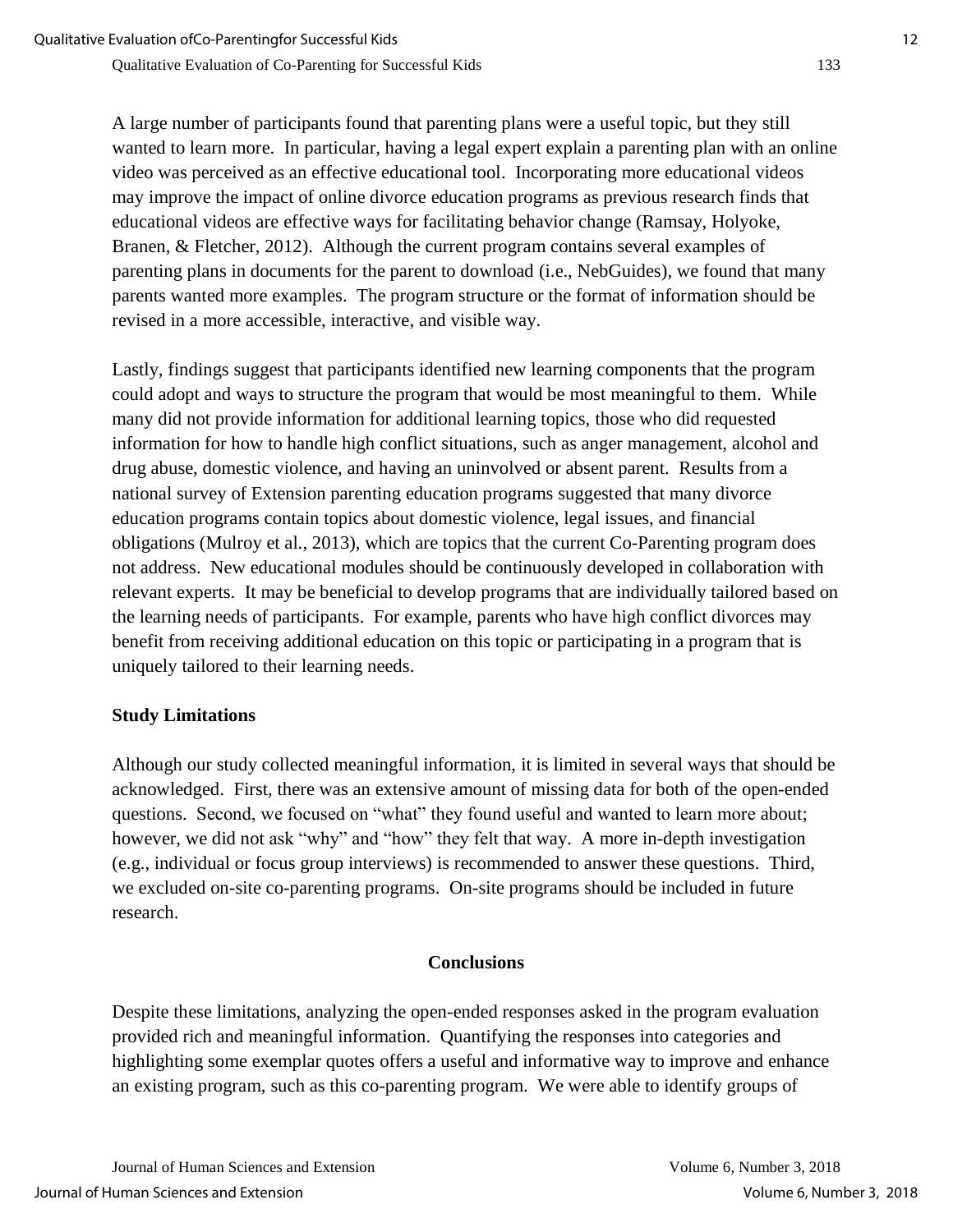parents in need of additional supports and information, including those with high conflict divorces and those experiencing anger. We can now begin to improve our program delivery in these areas.

#### **References**

- Amato, P. R., (2010). Research on divorce: Continuing trends and new developments. *Journal of Marriage and Family, 72*(3), 650–666. doi:10.1111/j.1741-3737.2010.00723.x
- Arbuthnot, J. (2002). A call unheeded: Courts' perceived obstacles to establishing divorce education programs. *Family Court Review, 40*(3), 371–382. doi:10.1111/j.174- 1617.2002.tb00847.x
- Blaisure, K., & Geasler, M. (2006). Educational interventions for separating and divorcing parents and their children. In M. Fine & J. Harvey (Eds.), *Handbook of divorce and relationship dissolution* (pp. 575–602). Hillsdale, NJ: Erlbaum.
- Brandon, D. J. (2006). Can four hours make a difference? Evaluation of a parent education program for divorcing parents. *Journal of Divorce & Remarriage, 45*(1-2), 171–185. doi:10.1300/J087v45n01\_09
- Braun, V., & Clarke, V. (2006) Using thematic analysis in psychology. *Qualitative Research in Psychology, 3*(2), 77–101. doi:10.1191/1478088706qp063oa
- Cabrera, N. J., & Bradley, R. H. (2012). Latino fathers and their children. *Child Development Perspectives, 6*(3), 232–238. doi:10.1111/j.1750-8606.2012.00249.x
- Chen, N. (2002). Impacts of a court mandatory parenting program. *Journal of Extension, 40*(3), Article 3IAW3. Retrieved from http://www.joe.org/joe/2002june/iw3.html
- Crawford, J. K., Riffe, J., Trevisan, D. A., & Adescope, O. O. (2014). Buffering negative impacts of divorce on children: Evaluating impact of divorce education. *Journal of Extension, 52*(4), Article 4RIB3. Retrieved from https://www.joe.org/joe/2014august /pdf/JOE\_v52\_4rb3.pdf
- Criddle, M. N., Jr., Allgood, S., & Piercy, W. K. (2003). The relationship between mandatory divorce education and level of post-divorce parental conflict. *Journal of Divorce & Remarriage, 39*(3-4), 99–111. doi:10.1300/J087v39n03\_05
- Culp, K., III, & Pilat, M. A. (1998). Converting qualitative feedback into quantifiable categories. *Journal of Extension, 36*(5), Article 5IAW3. Retrieved from http://www.joe.org/joe/1998 october/iw3.html
- Frieman, B. B., Garon, H. M., & Garon, R. J. (2000). Parenting seminars for divorcing parents. *Journal of Divorce & Remarriage, 33*(3-4), 129–143. doi:10.1300/J087v33n03\_08
- Grych, J. (2005). Interparental conflict as a risk factor for child maladjustment: Implications for the development of prevention programs. *Family Court Review, 43*(1)*,* 97–108. doi:10.1111/j.1744-1617.2005.00010.x
- Hsieh, H., & Shannon, S. E. (2005). Three approaches to qualitative content analysis. *Qualitative Health Research, 15*(9), 1277–1288. doi:10.1177/1049732305276687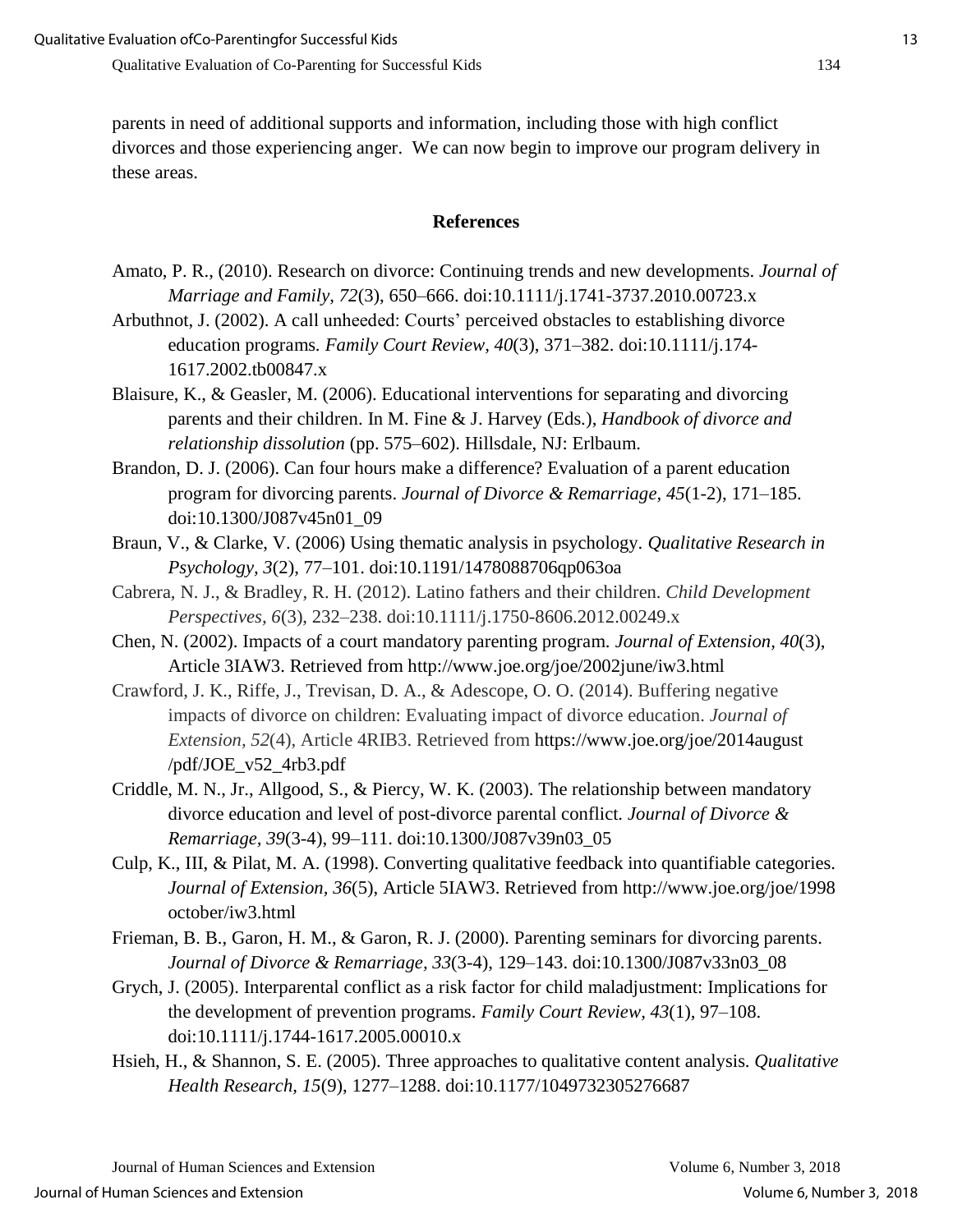- Johnston, J. R., & Girdner, L. K. (1998). Early identification of parents at risk for custody violations and prevention of child abductions. *Family Court Review, 36*(3)*,* 392–409. doi:10.1111/j.174-1617.1998.tb00521.x
- Mulroy, M. T., Riffe, J., Brandon, D., Lo, Y.-A., & Vaidyananth, H. (2013). Serving the needs of separating and divorcing families: A national survey of Extension parenting education programs and resources. *Journal of Extension, 51*(2), Article 2FEA4. Retrieved from https://www.joe.org/joe/2013april/a4.php.
- Pedro-Carroll, J. L. (2005). Fostering resilience in the aftermath of divorce: The role of evidence-based programs for children. *Family Court Review, 43*(1)*,* 52–64. doi:10.1111 /j.1744-1617.2005.00007.x
- Pollet, S. L., & Lombreglia, M. (2008). A nationwide survey of mandatory parent education. *Family Court Review, 46*(2)*,* 375–394. doi:10.1111/j.1744-1617.2008.00207.x
- Ramsay, S. A., Holyoke, L., Branen, L. J., & Fletcher, J. (2012). Six characteristics of nutrition education videos that support learning and motivation to learn. *Journal of Nutrition Education and Behavior, 44*(6), 614–617. doi:10.1016/j.jneb.2011.10.010.
- Shifflett, K., & Cummings, E. M. (1999). A program for educating parents about the effects of divorce and conflict on children: An initial evaluation. *Family Relations, 48*(1), 79–89. doi:10.2307/585685
- Stone, G., Clark, K., & McKenry, P. (2000). Qualitative evaluation of a parent education program for divorcing parents. *Journal of Divorce & Remarriage, 34*(1-2), 25–40. doi:10.1300/J087v34n01\_02
- VERBI Software. (2016). *MAXQDA Analytics Pro* [Computer Programme]. Berlin, Germany: VERBI.
- Yárnoz-Yaben, S., & Garmendia, A. (2015). Parental divorce and emerging adults' subjective well-being: The role of "carrying messages." *Journal of Child & Family Studies, 25*(2), 638–646. doi:10.1007/s10826-015-0229-0

*Jeong-Kyun Choi*, PhD, is an Associate Professor and Extension Specialist in Children and Poverty at the University of Nebraska-Lincoln. Dr. Choi's areas of specialization are poverty, parenting and co-parenting relations, family process, and child health and development.

*Holly Hatton-Bowers*, PhD, is an Assistant Professor and Early Childhood Extension Specialist at the University of Nebraska-Lincoln. Dr. Hatton-Bowers specializes in the quality of early childhood development, early care and education, and caregiving and health in early childhood.

*Anna Burton*, M.Ed., is a PhD student at the University of Nebraska-Lincoln. Her specializations are early childhood education quality and pedagogy.